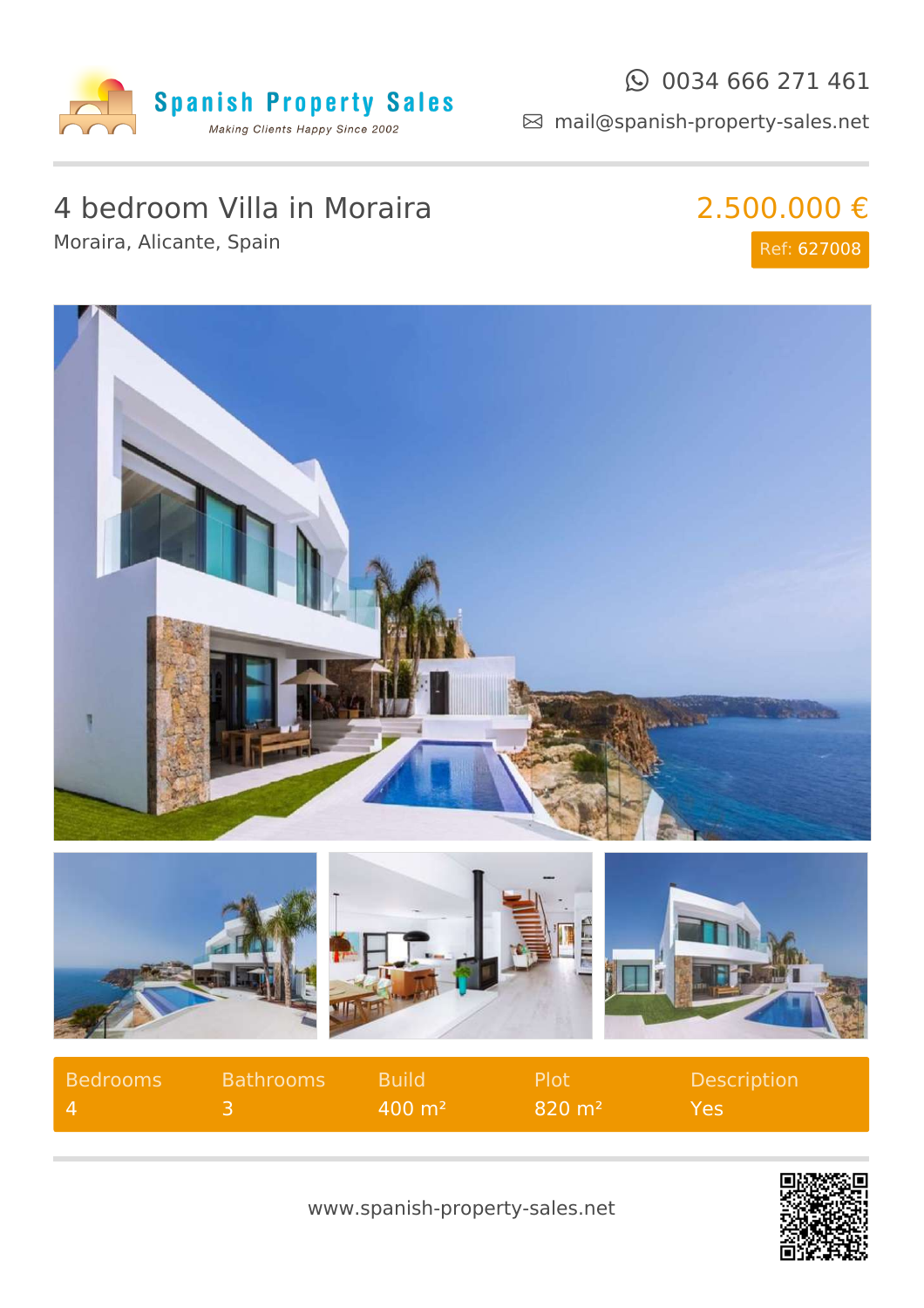

mail@spanish-property-sales.net

## 4 bedroom Villa in Moraira

Moraira, Alicante, Spain



#### Description

When the great dream of our life is to get up every day looking at the sea and make that dream a reality that even exceeds the dream, then that is when we know that we have achieved it. Welcome to your dream.

This impressive villa on the seafront leaves everyone who has the privilege of seeing it speechless. The property, decorated with exquisite taste in neutral tones, with top quality materials and finishes such as Porcelanosa tiles or its large Technal windows, has nuances that take us to the Ibizan style, such as the natural stone walls that are merge with the structure of the house creating unforgettable corners such as the barbecue area on the porch, with the blue of the sea as the main frame. It is distributed over 2 floors:

On the main floor there is a bedroom with its bathroom en suite, a large living room and a beautiful kitchen with an integrated island.

Although there is no wall that separates them, the impression is that the living room is optically separated from the dining area, ensuring that each area enjoys its independence.

From here you can directly access the covered porch with an area to eat next to the barbecue as well as a corner with sofas where you can enjoy the impressive views of the sea that allow us to see from Cabo de San Antonio to Cabo de Moraira.

It is also here where the infinity pool of salt water is located, which when we see it gives the impression that it completely merges with the blue of the sea behind.

On the upper floor there is a large suite with its own bathroom and dressing room.

Next to it there is a room that can serve as a leisure area or why not make this space a workplace surrounded by light and sea.

Next door there is a gym with a jacuzzi, what more could you ask for?

The third bedroom is in a module separated from the house by a small access from the main floor and has its own bathroom en suite.

The house has underfloor heating and air conditioning, all of which work with a Daikin heat pump. In addition, as a reinforcement, it also has solar panels, so we are talking about an energy-efficient property.

What are you waiting for to start the path towards your dream? Contact us now to make an appointment